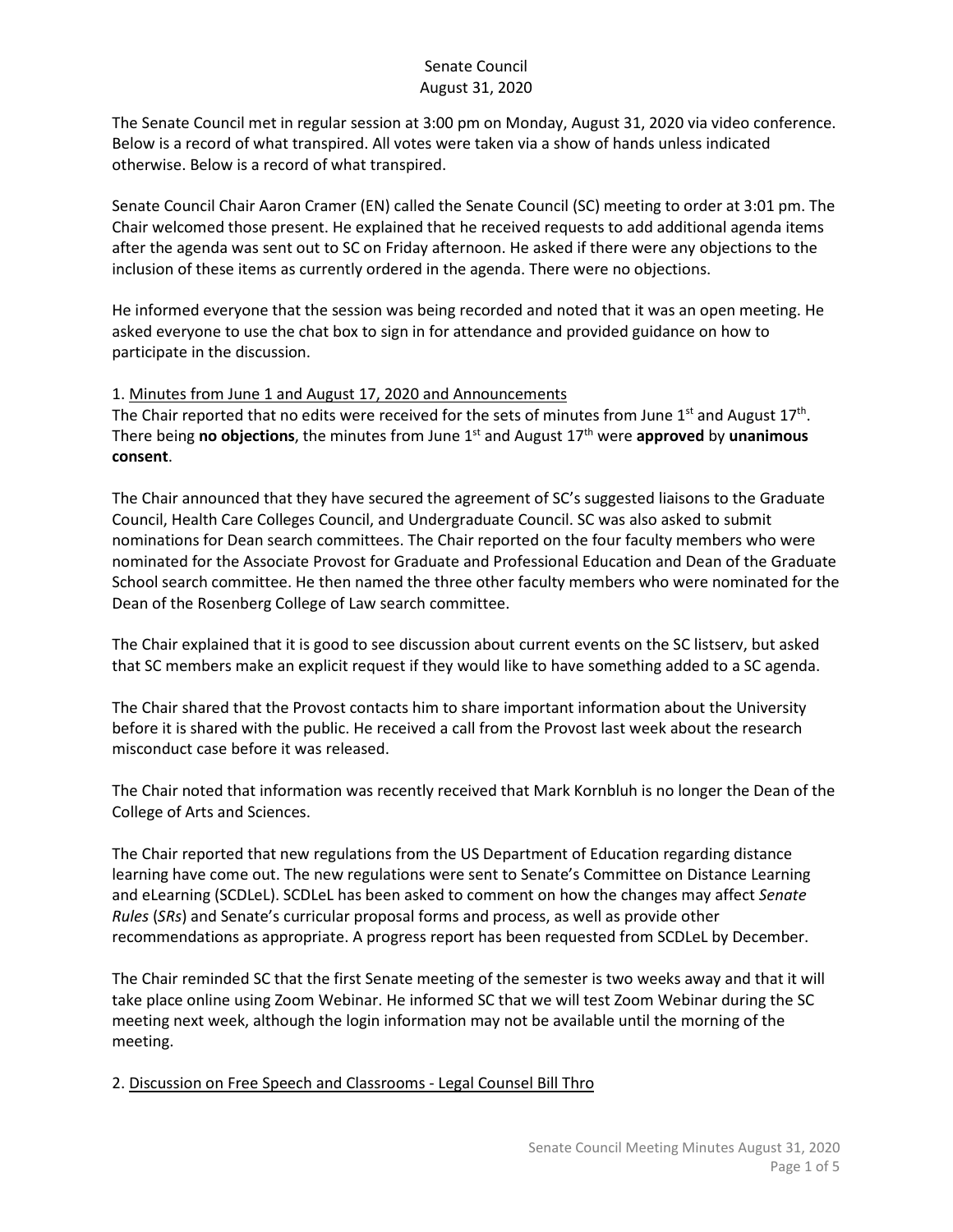The Chair welcomed Bill Thro from the Office of Legal Counsel to discuss free speech for faculty and privacy issues in the classroom. Thro thanked the Chair for the kind introduction and the opportunity to speak with SC.

Thro spoke about privacy rights and the principle standard of "Who tells your story?". He gave examples of personal information that only a student has the right to share about themselves, such as if they are isolating due to exposure to COVID-19. He explained that context will dictate what information can and cannot be shared by instructors.

Thro explained that faculty, as public employees, do not forfeit their first amendment rights and that anything said in a personal capacity is constitutionally protected. However, faculty are not protected by speech that violates privacy, harasses, defames, threatens, or incites riot.

The floor was opened for questions and comments which included:

- What would constitute inciting a riot? Inciting a riot would involve a speaker calling people to lawless action with a substantial likelihood that it could occur.
- How many students is too few to provide aggregate grades on assignments? Generally, use numbers of five or less, but there are exceptions.
- Faculty have been distressed by a message from superiors of what they can and cannot discuss with students. Faculty members have a responsibility to keep order and while it is okay to have class
	- discussions, it is not productive to fuel speculation.
- Why are the students who displayed banners on UK buildings not protected by free speech? The students' message is protected but they are in violation of UK's policy of hanging banners on buildings without prior permission.
- Where is the line between permissible and not productive speech? Freedom of speech is protected, but context is what makes the difference. It is best to err on the side of caution.

## 3. Committee Reports

a. Senate's Academic Programs Committee (SAPC) - Leslie Vincent, Chair

i. Proposed New 2+4 and 3+4: BS Human Health Sciences and PharmD Pharmacy

Vincent (BE) explained the proposal noting one clerical correction. The Chair solicited questions of fact from SC. Associate Dean of Academic Affairs and Undergraduate Education Karen Badger and Associate Dean Frank Romanelli responded to questions about opportunities available to students who do not complete the degree and confirmed that the available number of spaces in the Pharmacy PharmD program would stay the same.

The Chair stated that the **motion** on the floor was a recommendation from the SAPC to approve the proposed new 2+4 and 3+4 Programs: BS Human Health Sciences in the Department of Health and Clinical Sciences within the College of Health Sciences and PharmD Pharmacy in the College of Pharmacy. Because the motion came from committee, no **second** was needed. The Chair asked if there was debate on the proposal. There was none. A **vote** was taken and the motion **passed** with none opposed and two abstaining.

# b. Ad Hoc Committee on University Accolades - Leslie Vincent, Chair

## i. Progress Update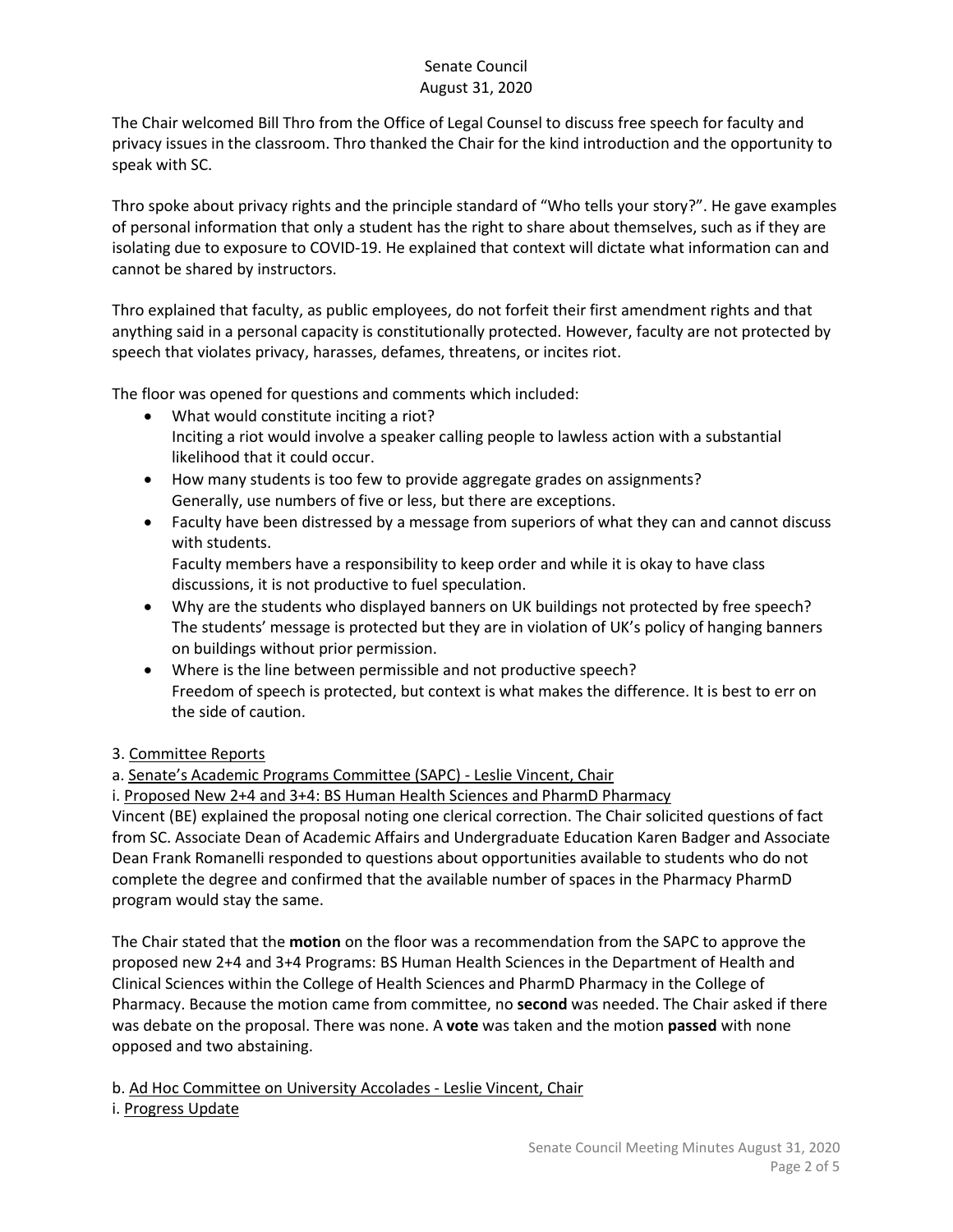The Chair welcomed Vincent (BE) and she explained that the committee was formed after a discussion between two deans on the Senate floor about undergraduate accolades. Vincent reported that Ms. Brothers put together an inventory of accolades that students can earn, based on the Bulletin. Past chair Bird-Pollan solicited nominations to serve on the committee from the deans. The committee was formed on March 10<sup>th</sup>, but due to the pandemic they have not been able to meet. The committee will inventory all University accolades and try to form an understanding of what an accolade means at UK. Their next step is to meet and look for discrepancies. Vincent was asked to investigate accolades going on student transcripts. She will report to SC again after the committee meets.

## 4.Proposed Nonstandard Calendar for MAC Counselor Education

The Chair welcomed Professor of Rehabilitation and Counselor Education Keith Wilson and Professor of Early Childhood, Special Education and Counselor Education Debra Harley. Wilson explained that they are requesting a calendar change for the Counselor Education program for Fall 2020 to end the semester on Friday, December 18, 2020 with the grades due December 21, 2020, to enable students to complete their required internships and give the faculty enough time to verify the completion at the end.

Brion (EN) **moved** to approve the nonstandard calendar and grading period request for the Counselor Education program for Fall 2020. Collett (HS) **seconded**. The Chair asked if there was debate on the proposal and there was clarification that faculty would have enough time to verify completion. A **vote** was taken and the motion **passed** with none opposed.

#### 5. Proposed Change to Fall 2020 Academic Calendar

The Chair explained University Registrar Kim Taylor's request to shift dates for priority registration for spring 2021 from October 19-November 6, 2020 to October 26-November 13, 2020. Soult (AS) **moved** to approve the proposed change to the fall 2020 academic calendar. Charnigo (PbH) **seconded**. The Chair asked if there was debate on the proposal. There was none. A **vote** was taken and the motion **passed** with none opposed.

# 6. Proposed Revisions to *Administrative Regulations 1:5 ("*Substantive Change Policy") - Assistant Provost for Strategic Planning and Institutional Effectiveness Annie Davis Weber

The Chair reminded SC of the Medicine faculty member they chose as the SC's nominee to the Substantive Change Policy Review Committee. The committee is reviewing UK's substantive change policy to stay in compliance with the Southern Association of Colleges and Schools Commission on Colleges (SACSCOC).

Assistant Provost for Strategic Planning and Institutional Effectiveness Annie Davis Weber updated SC about where they are in preparing for the 2022 SACSCOC reaffirmation. She explained that the deans are surveyed each year about what they are planning to do that might involve substantive change so that she can plan for appropriate actions to stay in compliance with SACSCOC.

The floor was opened for questions. Davis Weber explained what signifies a significant departure in terms of courses that would be considered a substantive change, such as making sure there are faculty available with the expertise and capacity to teach new courses. There was also a comment about the need for more descriptive language in the *Senate Rules* (*SRs*) about the Senate's advisory role in substantive change.

#### 7. COVID Ongoing Discussion

a. Discussion on Pedagogical Decisions Regarding Synchronous and Asynchronous Delivery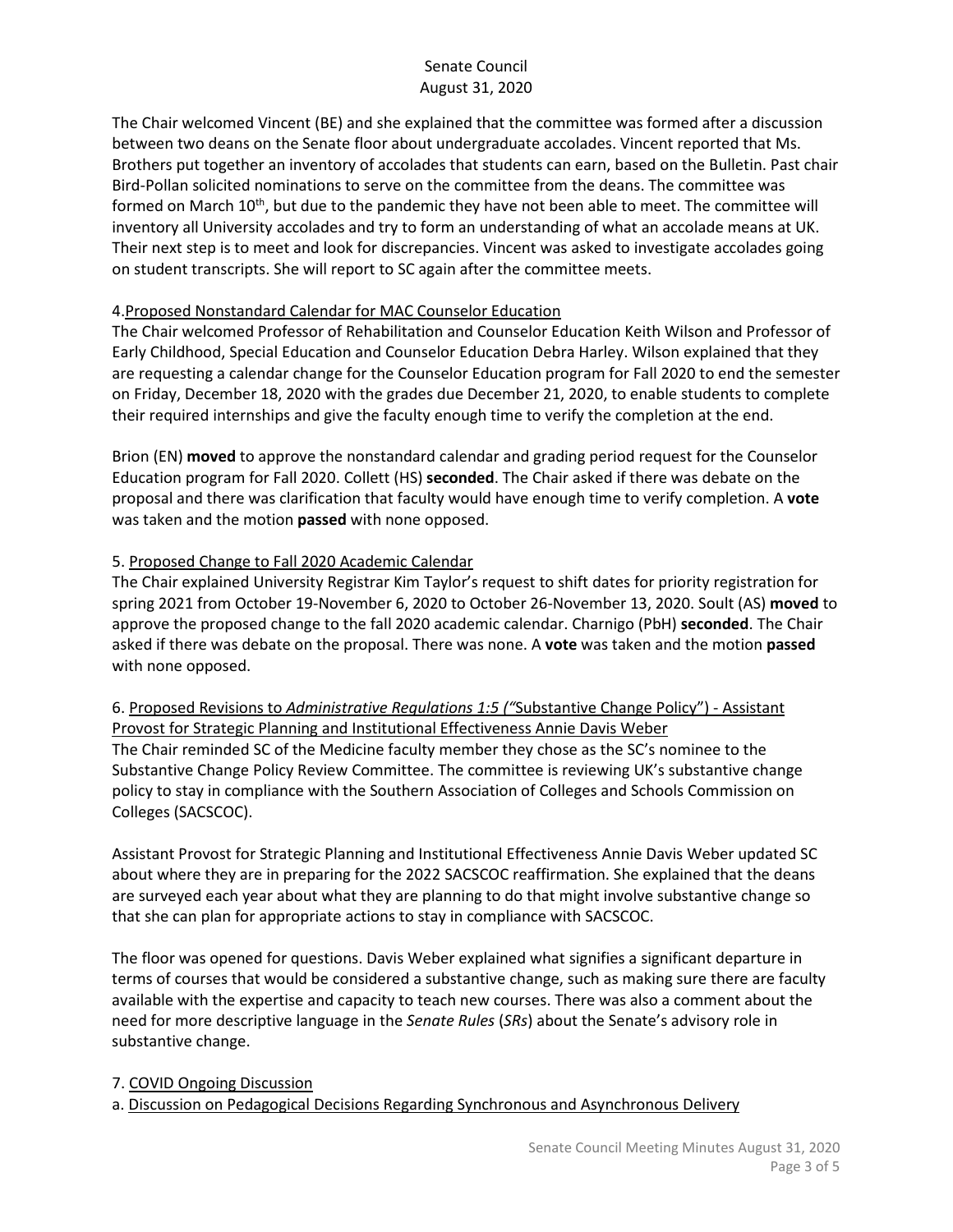The Chair explained that he added this agenda item because he has heard concerns about whether instructors are teaching synchronously or asynchronously. It has been his understanding that instructors can teach online courses in either modality, as they see fit. He asked SC to weigh in on whether instructors have the right to decide to teach synchronously or asynchronously for a given course. Comments included:

- In favor of flexibility for instructors teaching synchronously or asynchronously.
- The concern is about extreme cases where instructors are teaching exclusively asynchronously, and students do not become engaged in appropriate ways.
- In a normal situation, new online courses would have been reviewed through the Senate's review process and an academic council would address modality issues. Because there was not time for any Senate review process, there may be faculty who do not understand how best to teach asynchronously. SC can ask the Undergraduate Council or Graduate Council to come up with list of suggestions for these faculty.
- Instructors were encouraged to teach asynchronously in the spring due to the possibility that students may not have access to reliable internet.
- Classes that have a scheduled meeting time facilitates teaching synchronously, but not all online classes have a dedicated time to meet.
- Synchronous activities required at a certain time must be advertised in course system.
- Department of Education regulations that are going into effect next summer classify courses with no regular or substantive interaction as correspondence courses. Correspondence courses are not eligible for student loans.
- Some faculty may wish to continue teaching online in the future after this experience. SC should think about developing a process for online course approval and a better way to provide feedback for these instructors.

## b. Discussion on Possibility of Soliciting Opinions from University Community

The Chair explained that this agenda item was brought about as a result of a conversation between SC members and welcomed Charnigo (PbH) to the floor. Charnigo explained that the upcoming Senate meeting might be an opportunity to engage senators to gather feedback from colleagues about how things are going with instruction and other aspects of University operations. It was mentioned that forums had been helpful in the past and perhaps could be useful for faculty to share their experiences of what is and is not working for them under the current circumstances. Senators could be surveyed for the feedback they receive from colleges and then shared more widely.

There was much discussion about what the desired outcome of gathering feedback was and what SC can do about the feedback if they do not hold the power to remedy it. It was suggested that if SC wants to offer support to faculty in terms of teaching or safety, it makes more sense to find out what others on campus are doing already to solicit this kind of feedback.

There was discussion about the value of learning from other faculty's experience and it was suggested that the Center for the Enhancement of Learning and Teaching (CELT) might consider doing this kind of activity with faculty as a professional development exercise. It was also suggested that one of the workstreams may be better suited for this kind of activity.

Examples were shared that highlight the urgency for a mechanism for students to share what is and is not working. Sending a survey to both faculty and students was suggested. There was concern about how to act in a meaningful way when receiving such a huge volume of responses. It was suggested that